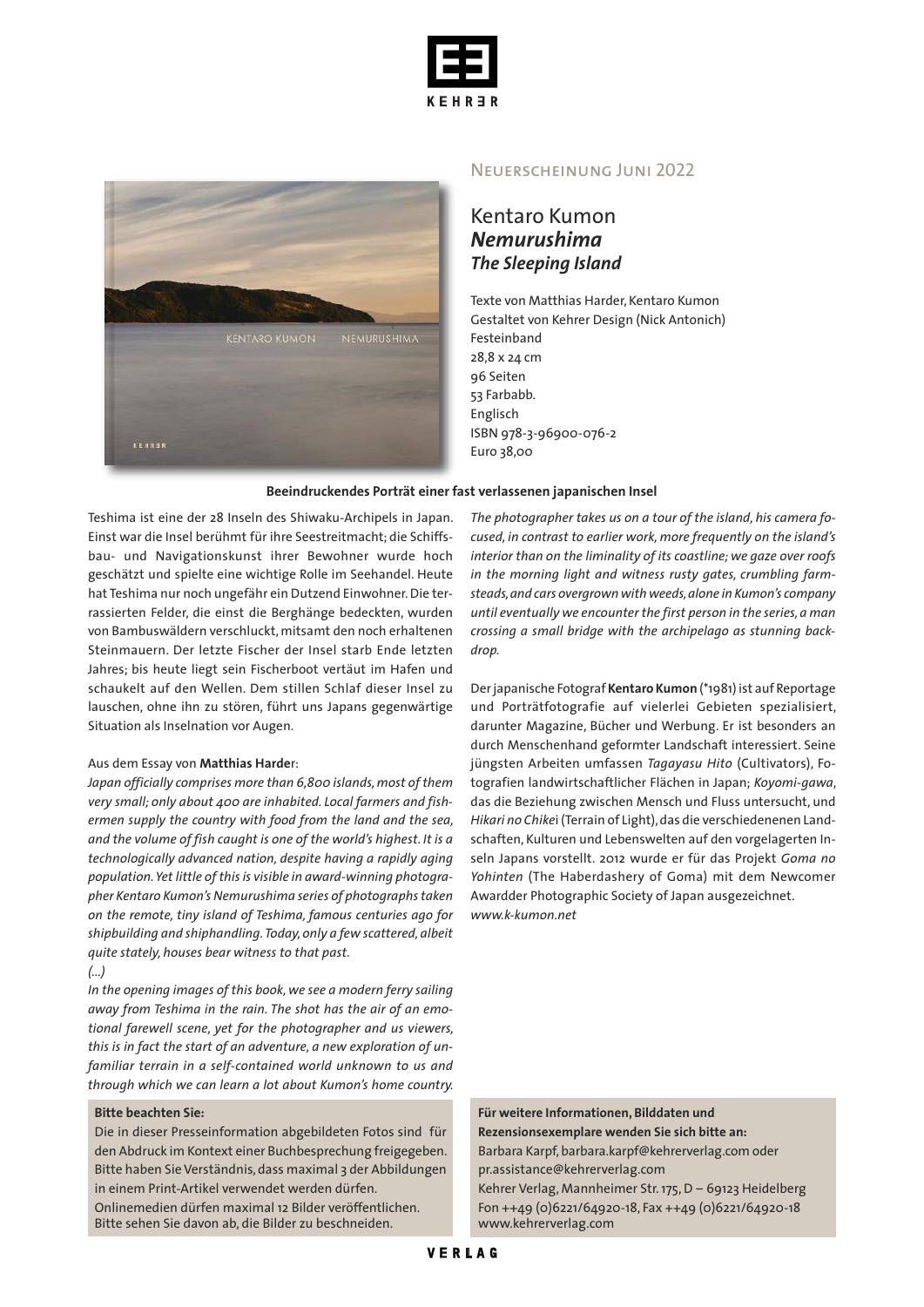

# **Pressebilder**





02\_ © Kentaro Kumon





03\_ © Kentaro Kumon

01\_

© Kentaro Kumon



05\_ © Kentaro Kumon

04\_ © Kentaro Kumon



06\_ © Kentaro Kumon

### VERLAG